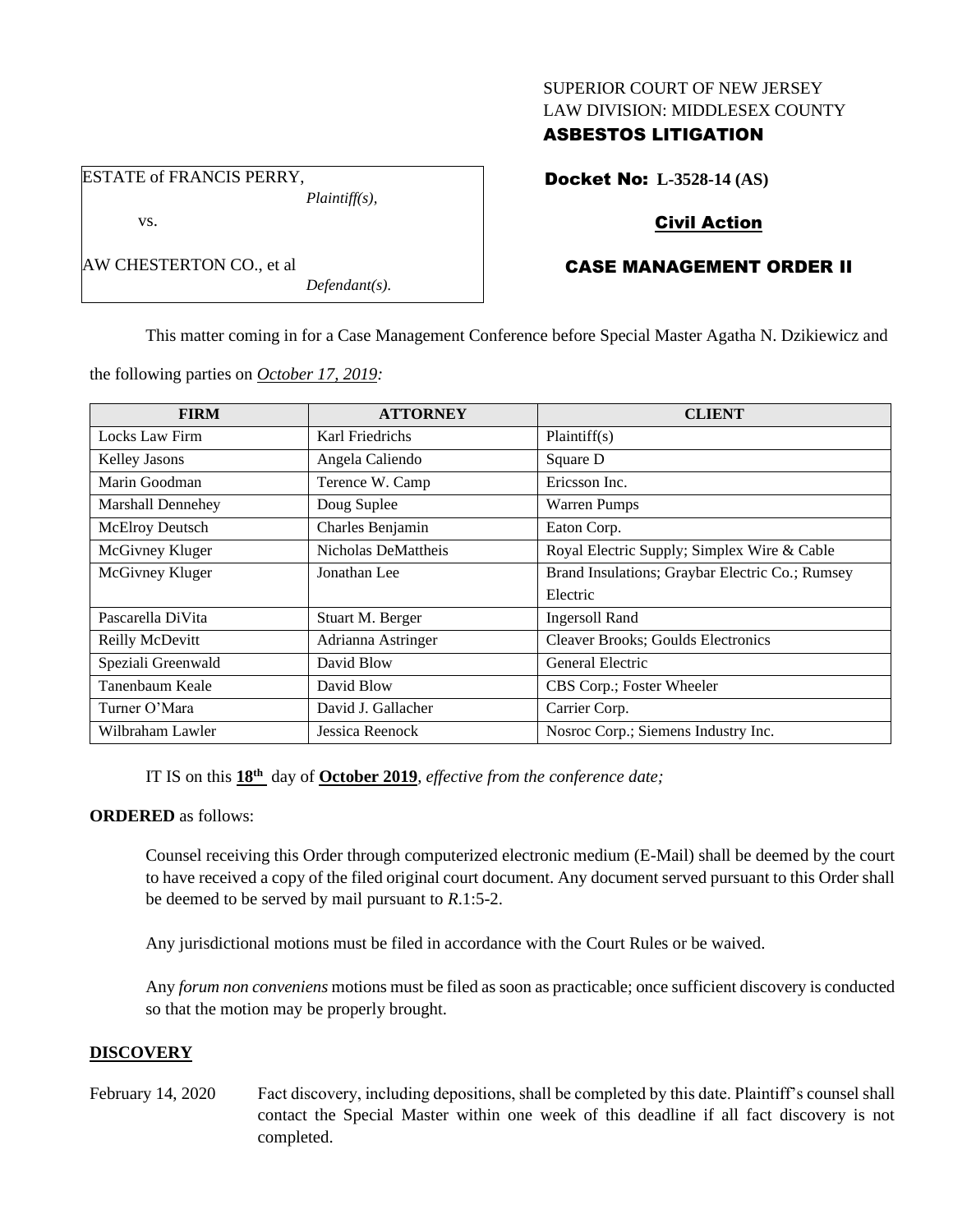### March 13, 2020 Depositions of corporate representatives shall be completed by this date.

## **EARLY SETTLEMENT**

May 8, 2020 Settlement demands shall be served on all counsel and the Special Master by this date.

### **MEDICAL EXPERT REPORT**

- December 13, 2019 Plaintiff shall serve executed medical authorizations (along with answers to interrogatories) by this date.
- December 13, 2019 Plaintiff shall serve a diagnostic medical report and any medical records in plaintiff's possession by this date.
- May 15, 2020 Plaintiff shall serve medical expert reports by this date.
- May 15, 2020 Upon request by defense counsel, plaintiff is to arrange for the transfer of pathology specimens and x-rays, if any, by this date.
- August 7, 2020 Defendants shall identify its medical experts and serve medical reports, if any, by this date. In addition, defendants shall notify plaintiff's counsel (as well as all counsel of record) of a joinder in an expert medical defense by this date.

### **LIABILITY EXPERT REPORTS**

| May 15, 2020 | Plaintiff shall identify its liability experts and serve liability expert reports by this date or |
|--------------|---------------------------------------------------------------------------------------------------|
|              | waive any opportunity to rely on liability expert testimony.                                      |

August 7, 2020 Defendants shall identify its liability experts and serve liability expert reports, if any, by this date or waive any opportunity to rely on liability expert testimony.

### **SUMMARY JUDGMENT MOTION PRACTICE**

- May 8, 2020 Plaintiff's counsel shall advise, in writing, of intent not to oppose motions by this date.
- May 22, 2020 Summary judgment motions shall be filed no later than this date.
- June 19, 2020 Last return date for summary judgment motions.

### **EXPERT DEPOSITIONS**

September 4, 2020 Expert depositions shall be completed by this date. To the extent that plaintiff and defendant generic experts have been deposed before, the parties seeking that deposition in this case must file an application before the Special Master and demonstrate the necessity for that deposition. To the extent possible, documents requested in a deposition notice directed to an expert shall be produced three days in advance of the expert deposition. The expert shall not be required to produce documents that are readily accessible in the public domain.

 $\_$  , and the set of the set of the set of the set of the set of the set of the set of the set of the set of the set of the set of the set of the set of the set of the set of the set of the set of the set of the set of th